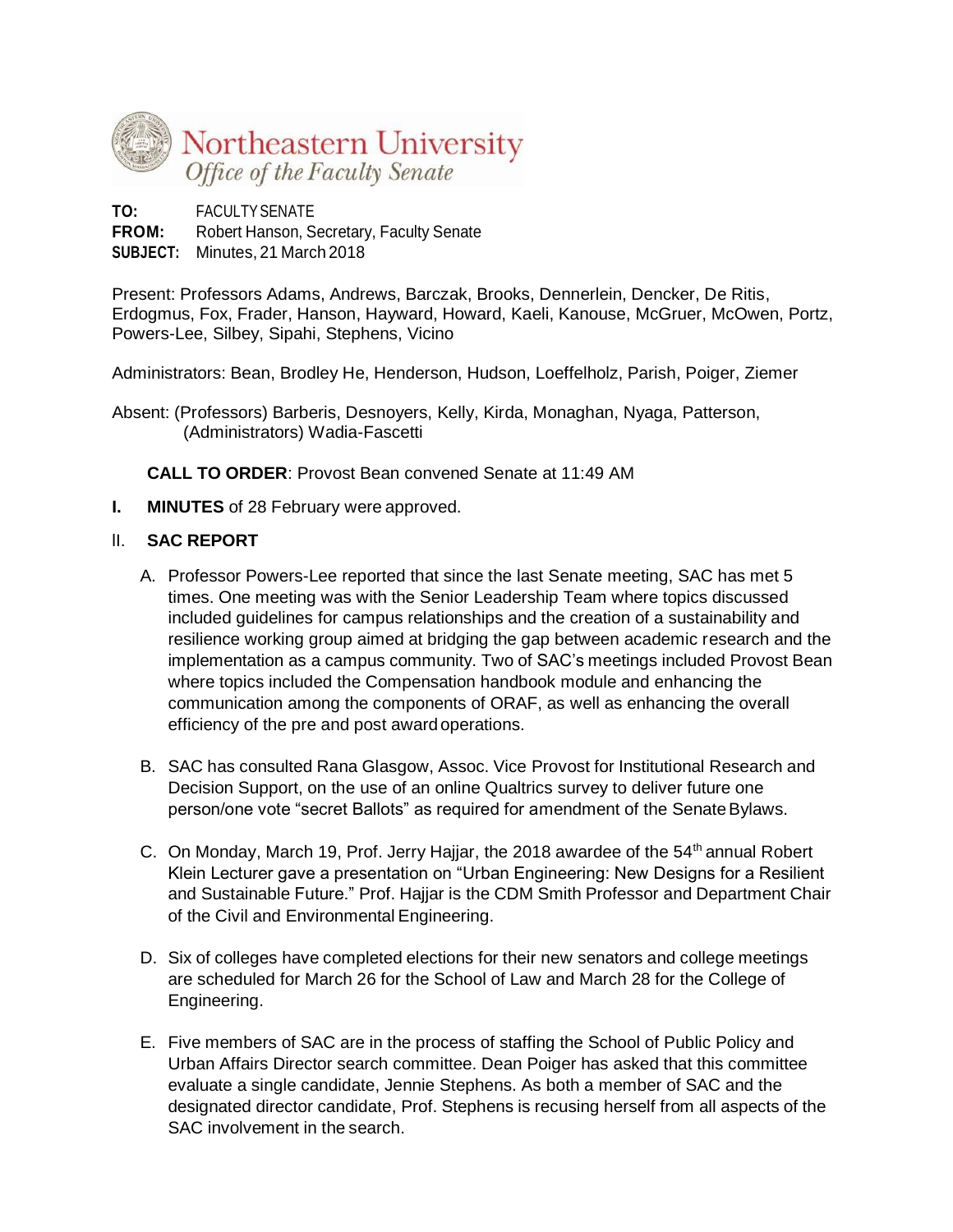- F. On April 12, all SAC members will be meeting with the Academic Affairs and Student Experience committee of the Board of Trustees.
- G. The on-campus memorial service for Gerry Herman will be held on Tuesday, April 3 at noon in the Fenway Center.

# **III. PROVOST REPORT**

The searches for CIO and Dean of School of Law are nearing their conclusions. The Division of Human Resources has brought in a  $3<sup>rd</sup>$  party expert on benefits to examine Northeastern's benefits in comparison to a local competitor's. The Provost has just received that report.

The budget has been discussed with the Board of Trustees Financial Affairs Committee and will be reviewed at the April 8 or 9 Board of Trustees meeting. The Provost Office is in the middle of promotion and tenure season. The Provost Office intends to have all decisions released on May 1, 2018.

There were no questions or discussion on either report.

## **IV. NEW BUSINESS**

A. Prof. De Ritis read the following; Prof. Dennerleinseconded.

**WHEREAS it was the sense of the 2016-2017 Faculty Senate that all full-time faculty, including tenured, tenure-track and non-tenure-track, be eligible to run for, be elected to, and serve on the Faculty Senate, and that the College of Professional Studies be included in the colleges and schools that have representation on the Faculty Senate,**

## **BE IT RESOLVED That the Faculty Senate approves the revised Faculty Senate Bylaws as presented in the draft marked 3\_21\_18 revision, to be submitted to the tenured/tenure track faculty for a ratification vote.**

Prof. Parish asked which of the 2 models was the Faculty Senate voting on? Prof. Powers-Lee responded that the Faculty Senate was voting on Model A. The model that would include 33 elected senators from the colleges and CPS. In addition, the model would include 6 administrators and the Provost. Wherever it said T or TT, it now says Full Time Faculty.

Prof. Dennerlein asked where is the current distribution of how many senators each college gets documented? Prof. Powers-Lee stated that is not in the bylaws. Those numbers are updated annually.

Prof. Fox asked about rounding up numbers to apportion number of senators per college. Prof. Hanson noted that the rounding up is highly variable, given the requirement to keep the total number of seats constant.. Only once in the last 4 or 5 years, have changing numbers of faculty dictated an adjustment in the distribution of seats among colleges.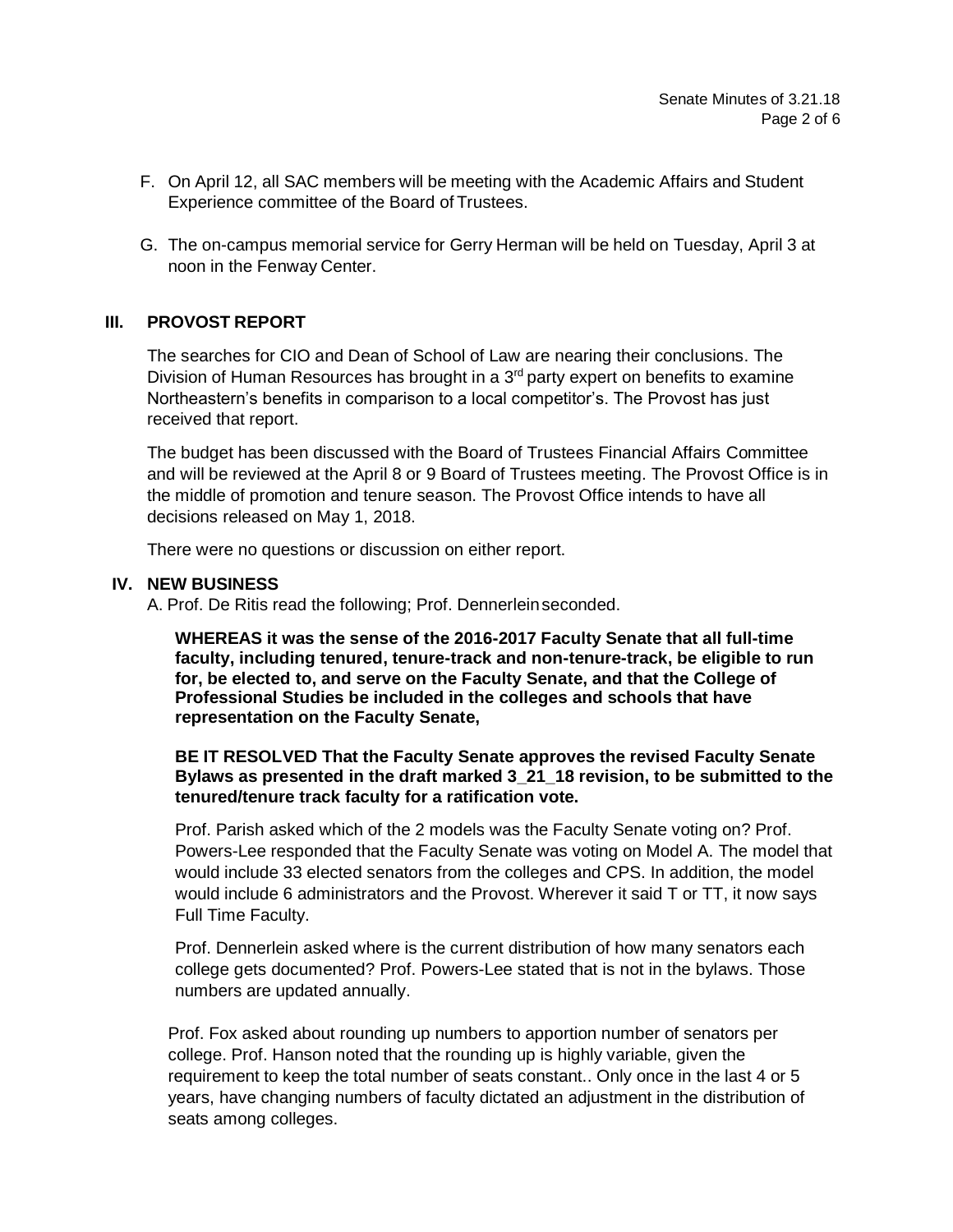Prof. Adams emphasized this is an important issue. There is a 50 year tradition of not making changes to faculty handbook without input of faculty, so we have veto power. He noted there is the concern that FT NTT faculty could be more susceptible to coercion. Another issue to consider is that deans and administrators sometimes vote in blocks. Many think it is their job to follow along with what the senior administration says.

He noted there is some speculation that why the Board of Trustees and senior leadership want this one faculty is that the administration didn't want a union and wanted to weaken the power of tenured faculty. Prof. Adams suggest a modification to example A could be that non tenure track faculty should not vote on issues of tenure or research.

Dean Parish disagreed with Prof. Adams' point regarding FT NTT not voting on matters of research noting that in Bouve a lot of NTT faculty are involved in research.

Prof. McGruer yielded the floor to Prof. Arvin Grabel: A university has two functions, to generate new knowledge and propagate new knowledge. The reputation of this university depends mostly on the research and scholarship of faculty. No matter how much good they do in the classroom, non tenure track teaching faculty don't add to that.

Dean Parish strenuously objected to this statement. Prof. Dennerlein said he believed our reputation is built on our students and in the case of Physical Therapy, there are more NTT teaching faculty who support the reputation.

Prof. Powers-Lee added that she recalled when, as Biology Chair, a group of researchactive tenured faculty asked that the department explore ways to make current lecturers stay forever. This group of faculty are vital to the whole balance of how we do teaching.

Provost Bean noted another point of fact that almost the whole College of Professional Studies is NTT faculty.

Prof. Brooks noted that something that has come up in informal discussions is that if the university really wants people to feel part of one faculty, maybe establish a  $2^{nd}$  path to tenure. A path for faculty who are not primarily basing tenureship on scholarship. And noted that he thought Prof. Adams' concerns are valid.

Prof. Hanson noted that to remove all concerns about coercion, the senate should consist of old people who are near retirement and can never be coerced. This is a call to expand and get everyone who is contributing to the university to work together in this body.

Prof. De Ritis said that in his experience the balance of what happens with T/TT faculty and NTT faculty is what gives the University success.

Prof. Hayward asked if it is possible to decide where we want to go and pilot test it for a year. And then revisit?

Provost Bean noted that this will have to be approved by the Board of Trustees. If in a year, it is revisited, it would be that new senate that would have to revisit the second change.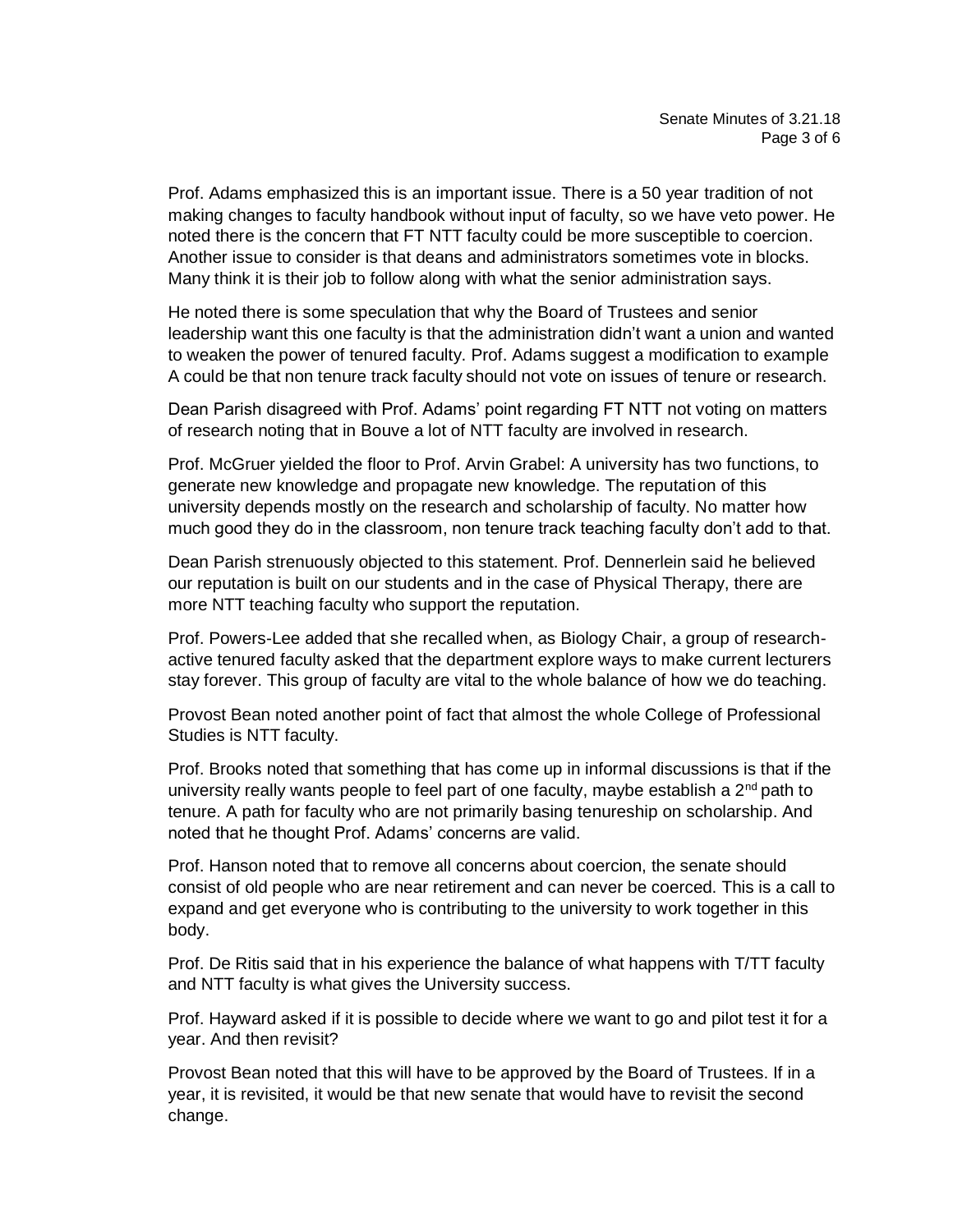Prof. Adams reiterated his concern that coercion is a real issue. It can be real problem and offered that for certain votes, regarding tenure, we could not rely on NTT to abstain.

Prof. Dennerlein said that the current bylaws allow for coercion in that we allow Assistant Professors to be members of this senate and they may be even more vulnerable than NTT faculty. Can we ask each college to report on how they will make proportional appointments.

Provost Bean said if this passes, then senate can take up a request for all colleges to report back.

Prof. Adams suggested sending the module back to SAC to tweak the language.

Prov. Vicino moved to table the resolution. Prof. Brooks seconded.

Discussion:

Dean Parish said she is against tabling. Bouve discussed this at faculty meeting and the overwhelming opinion of NTT is that this is an issue that has been delayed too long. They feel disempowered by not being able to serve on Faculty Senate. She expressed concern that the issue of coercion is another way to delay and it is time to move.

Prof. De Ritis noted his concern was ensuring that all colleges will do right by NTT.

Dean Loeffelholz yields the floor to Assistant Teaching Prof. Patty Goodman (CPS) who noted that her colleagues feel they have a great deal to contribute.

Prof. Brooks said, as Dean Parish raised, there is no clarity about how colleges make this decision of how many T/TT vs. NTT serve. Many would like faculty to make this decision and not deans. And regarding matters of tenure, we could deal with amendments from floor but I think it would be more efficient to have SAC tweak the language.

Provost Bean added the apportionment between T/TT and NTT is purely a faculty issue. The formation of the senate is up to the faculty.

Prof. McGruer commented on the proposal of sending the module back to SAC. As a member of SAC, he didn't think SAC would know what to do at this point. He didn't think SAC knew the sense of the senate.

Prof. Fox noted that a motion to table was non-debatable. Prof. Vicino agreed.

Bean: calling motion to table. Vote to table FAILS 5-26-1

Back to discussion on floor:

Prof. Silbey offered what if the Senate has a clause specifying that the faculty in each college determine the proportionality.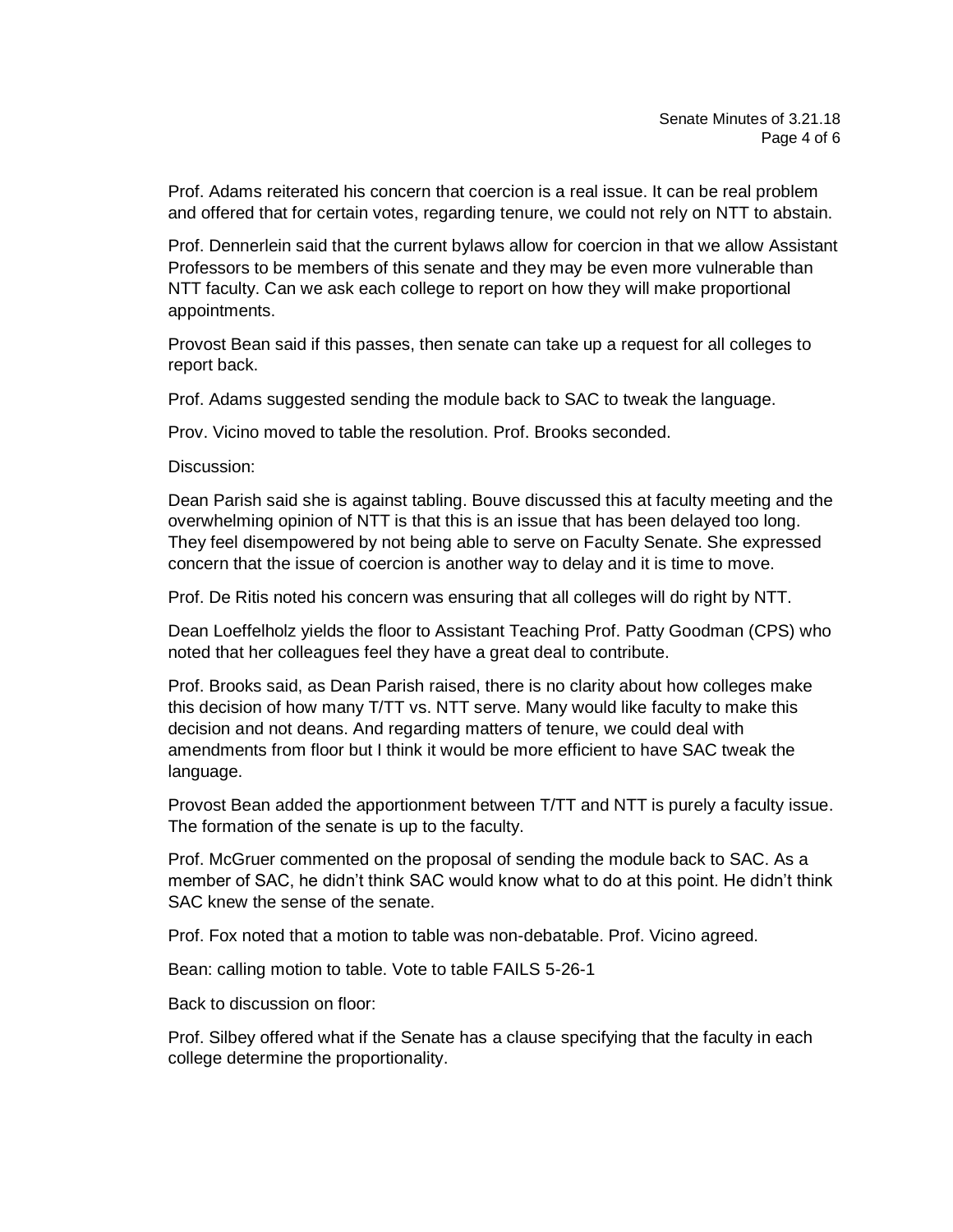Provost Bean noted each college could report a faculty vote of whatever model they pick.

Prof. Adams offered an amendment - Only T or TT faculty may vote on issues directly related to tenure.

Prof. Brodley seconded.

Prof. Hanson added those issues related to tenure on floor are rare. There could be a possibility where NT would have path to tenure.

Prof. Portz said looking at the bylaws he wondered where would this amendment go?

Prof. Kanouse said she was thinking about all the times she has had to vote on matters that didn't involve her

VOTE on Amendment to the resolution: FAILS 12-15-4.

Dean Poiger noted that they have NTT on their college council and that the only place NTT do not serve, is tenure and promotion or full professor committees. We have been sad to see such slow movement on the part of senate. I would urge us to move with speed toward enfranchising.

Dean Henderson agreed with all of deans that there was a very strong sense to more empower our NTT faculty.

Dean Poiger noted that all the bylaws are not created by Deans; they are created by faculty committees.

Provost Bean asked whether to call vote, noting that he didn't want to shut down discussion.

Vote to hold Roll Call Vote on resolution to amend the Faculty Senate By-Laws: 26-3-1.

Roll call vote on Faculty Senate By-Laws:

PASSED, 28-2-1.

B. Prof. Silbey read the following:

## **BE IT RESOLVED That the proposed Conflict of Interest and Commitment module replace the current Conflict of Interest and Commitment module in the Faculty Handbook**

Prof. Ziemer seconded.

Prof. Silbey noted that on p. 5 a whole paragraph was added that states faculty are not allowed to tutor students for fees in any discipline in which they teach. This information was in an older, separate module but is now added to this section.